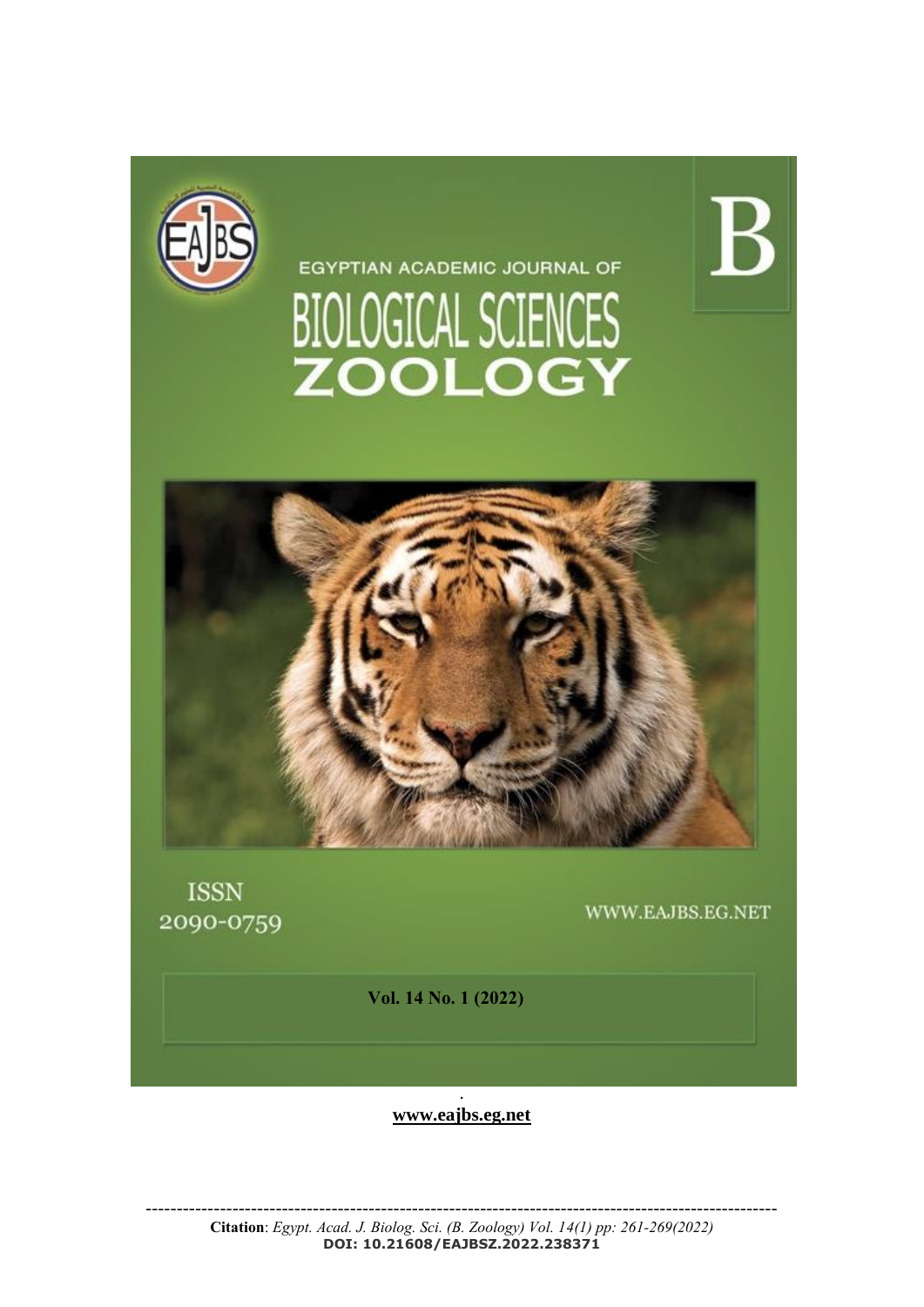

**Role of Stem Cells and Erythropoietin on Experimental Acute Hepatic Injury in Rats**

## **Samir A. M. Zaahkouk<sup>1</sup> , Mansour, A.<sup>2</sup> , Ibrahim, Reda.Hassan<sup>1</sup> and Sawsan El-Shamy<sup>3</sup> .**

1-Zoology Department, Faculty of Science, Al-Azhar University, Cairo, Egypt

2-Pharmacology Department, Faculty of Medicine, Al-Azhar University, Cairo, Egypt

3- Biology Department, Basic Science, Misr University for Science and Technology,

Cairo, Egypt.

## **E-mail\* : [hemdanreda5@gmail.com](mailto:hemdanreda5@gmail.com) \_\_\_\_\_\_\_\_\_\_\_\_\_\_\_\_\_\_\_\_\_\_\_\_\_\_\_\_\_\_\_\_\_\_\_\_\_\_\_\_\_\_\_\_\_\_\_\_\_\_\_\_\_\_\_\_\_\_\_\_\_\_\_\_\_\_\_\_\_\_\_**

# **ARTICLE INFO ABSTRACT**

**Article History** Received:9/4/2022 Accepted:18/5/2022 Available:20/5/2022

## *Keywords*:

Stem Cells, Erythropoietin, Hepatic Injury, rats

Erythropoietin (EPO) exhibits non- hematopoietic functions. Besides its hematopoietic functions, EPO has anti-apoptotic, anti-oxidant and anti-inflammatory activities. Tissue-protective EPO effect was confirmed in brain, myocardium, liver, and kidney injury. Mesenchymal stem cells (MSCs) are nonhematopoietic cells. It may be extracted from the bone marrow, dental pulp, adipose tissue, placenta, umbilical cord, or amniotic membrane. Pre-clinical and clinical evidence shows that MSCs derived can heal injured liver tissues, enhance liver functions, and reduce liver fibrosis. **Material and Methods**: Hundred male albino rats were classified into five groups equally. Some biochemical and Immunohistochemical studies of COX-2 were assessed in the liver tissue. **Results:** MSCs and EPO treatment ameliorated the toxic effect of GalN with a significant decrease in the mean level of ALAT, ASAT, and ammonia. The combination between MSCs and EPO showed more effective protection against GalN toxicity.

# **INTRODUCTION**

 There are many acute liver injury-inducing agents. Galactosamine (GalN) is considered one of them. The mechanism for Gal-induced liver injury, although poorly understood, seems to be partly related to immunity. Its toxic effects are connected with the UDP sugar insufficiency "UDP-glucose and UDP-galactose", the pro-inflammatory mediators release like  $TNF-\alpha$  from Kupffer's cells, and intracellular calcium homeostasis' loss altering uridine-pool in hepatocytes (Izu *et al.,* 2007). These changes affect cell membranes, organelles, and proteins and nucleic acid synthesis. A high GalN dose inhibits the energy metabolism of hepatocytes, damages the enzymes needed for the substrates' delivery to the mitochondria, and modifies the membranes' phospholipid composition (Tawfik *et al.,* 2015).

 EPO stimulates the endothelial progenitor cells' proliferation and protraction. It has a pivotal role in the marrow-derived MSCs' proliferation and differentiation (Liu *et al.,* 2011-b).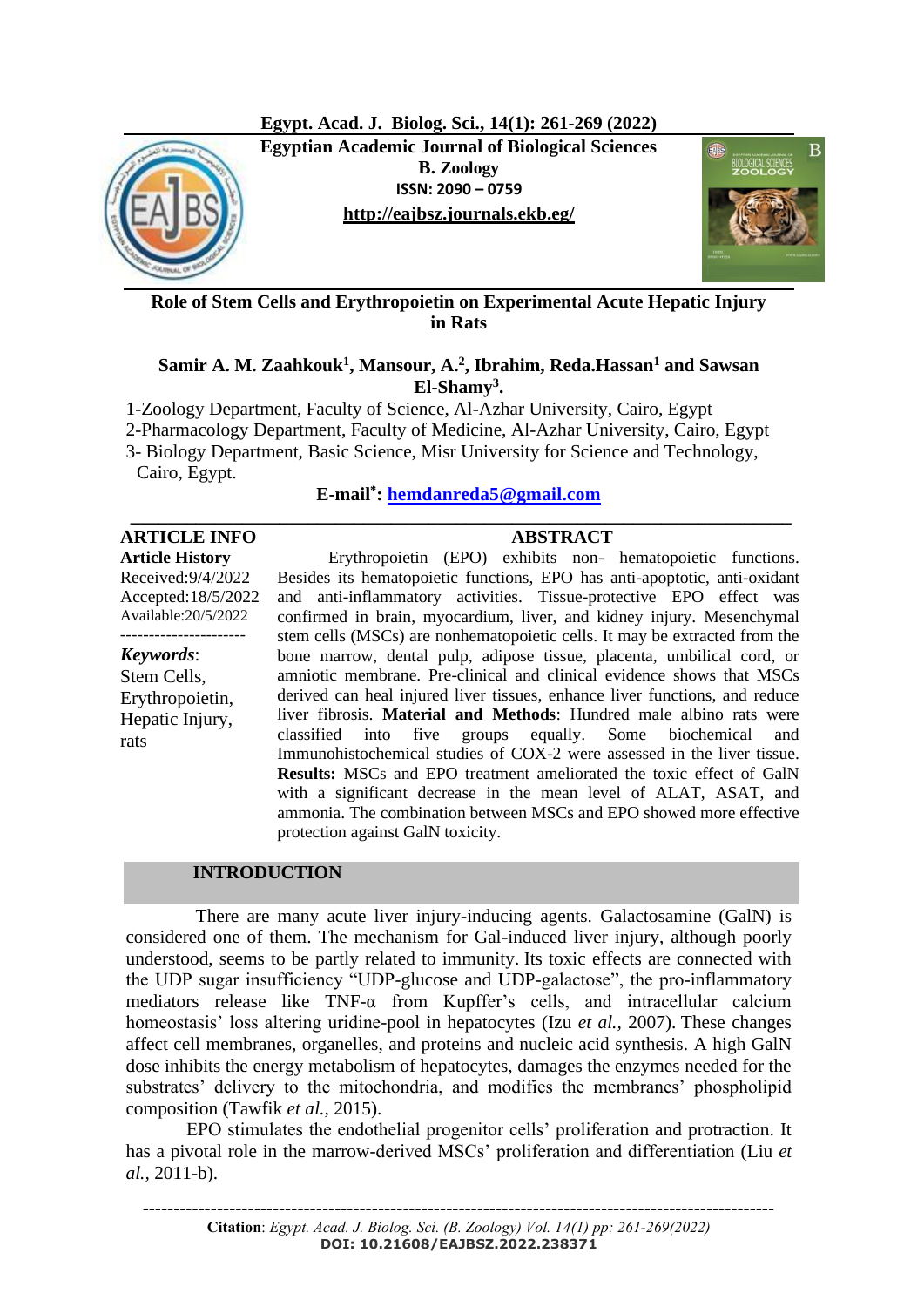GalN administration changes the proteoglycans' distribution in the liver and inhibits hepatocyte metabolic activity, as well as modifies the cell membranes' structure and destroys the enzymes needed for the substrates' delivery to the mitochondria (Madro *et al.,* 2009).

MSCs are nonhematopoietic cells. It may be extracted from the bone marrow, adipose tissue, dental pulp, placenta, amniotic membrane, or umbilical cord. *(Favier B et al., 2019).* Pre-clinical and clinical evidence shows that MSCs derived from various sources can heal injured liver tissues, enhance liver functions, and reduce liver fibrosis (Kim. *et al.,*2019).

The MSC's antifibrotic activity may be connected to their migrating and homing efficacy. The local microenvironment also has an effect on the MSC quality. Many in vivo research revealed that only a tiny transplanted cell portion moves to the injury or lesion site, and their antifibrotic activity is minimal (Li *et al.,* 2019).

As a result, understand that enhancing the MSCs' directional migratory ability and increasing the transplanted cells is critical for enhancing the antifibrosis efficiency in chronic injuries, particularly liver fibrosis.

EPO, a glycoprotein hormone generated mostly by the kidneys, promotes the erythrocyte progenitor cells' proliferation and differentiation. EPO protects the kidneys. Nevertheless, accumulated data shows that EPO has a protective role in the nervous system (Merelli *et al.,* 2020).

## **MATERIALS AND METHODS**

#### *In Vivo* **Study***:*

 Hundred male albino rats were classified into five groups equally; ALAT, ASAT, albumin, and ammonia levels were assessed in serum, and an immunohistochemical study of COX-2 was done.

#### **Experimental Design:**

A hundred rats were classified into five groups equally:

- •**Group I**: the healthy control group.
- •**Group II**: they were injected one time with galactosamine GalN (650mg/kg IP) dissolved in saline to cause acute liver toxicity (Bigoniya *et al.,* 2009).
- Group III: they were injected one time with MSCs (one million cells/rat IP) [11] (Volarevic *et al.,* 2014) immediately following the GalN injection.
- Group IV: they were injected one time with EPO (12 IU/kg IP) modified from [12] [\(Lipsic](http://www.ncbi.nlm.nih.gov/pubmed/?term=Lipsic%20E%5BAuthor%5D&cauthor=true&cauthor_uid=18077209) *et al.,* 2008) immediately following the GalN injection.
- •**Group V:** they were injected one time with MSCs treated with EPO (IP) following the GalN injection (7 days). From the rats' retro-orbital veins, venous blood was taken. By cervical dislocation, the rats were sacrificed.

#### **Immunohistochemistry Study of COX-2:**

 From each paraffin block, unstained positively charged slides were made for immunostaining by the monoclonal rabbit anti-human antibody (anti-COX-2) and the ultra-vision detection system (HRP/DAB) usage.

### **RESULTS**

 Results are illustrated in Figure (1). The results of this work explore the toxic effect of GalN. GalN causes a decrease in albumin levels. While ALAT, ASAT activities, and ammonia levels significantly increase (P<0.05). MSCs and EPO alone exhibit a hepatoprotective effect against GalN toxicity with almost close results.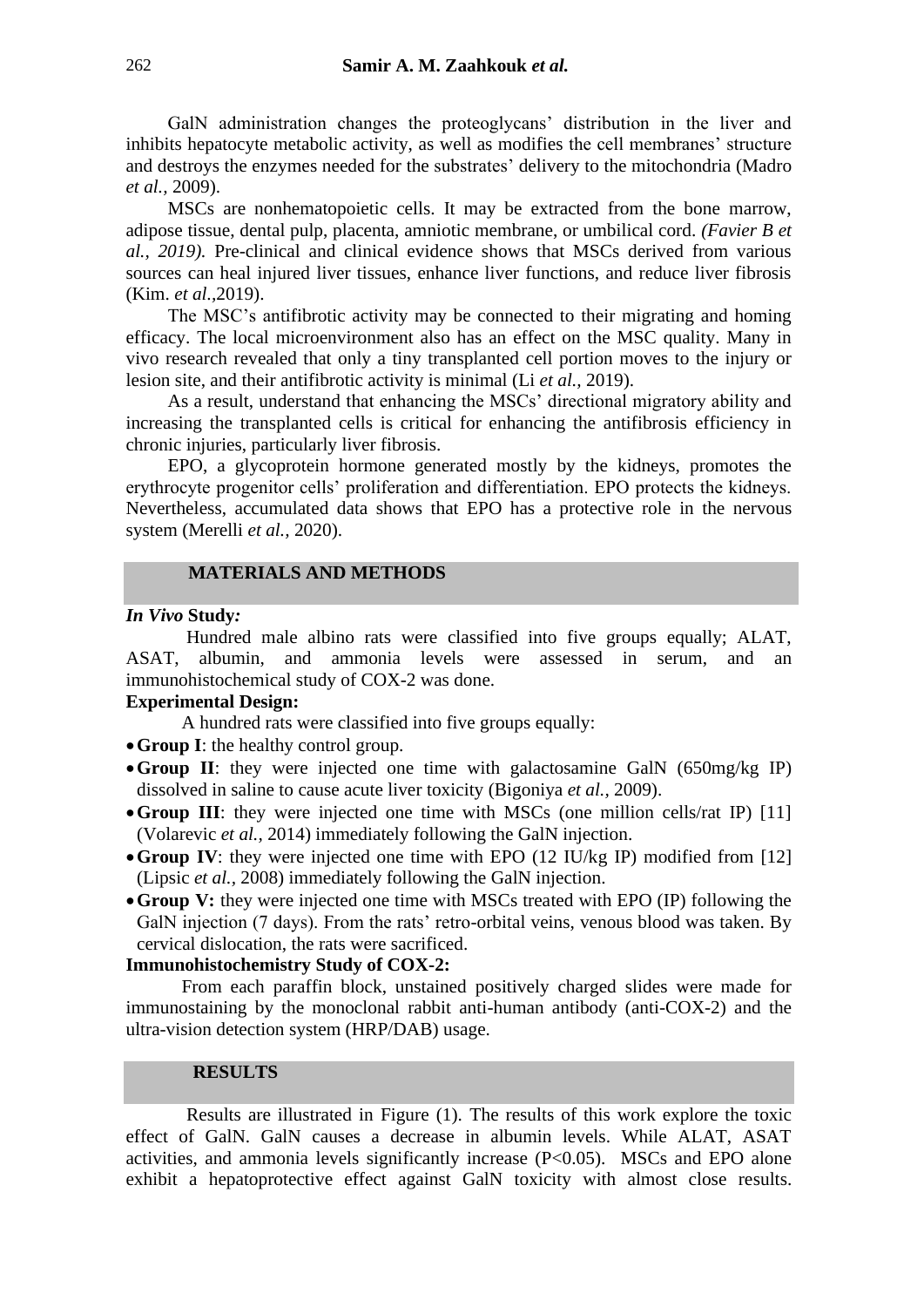However, pretreatment of MSCs with EPO significantly improves the toxic effect of GalN and significantly decreases ALAT, ASAT activities, and ammonia levels that are elevated by GalN.

|                                     | <b>Group I</b> | <b>Group II</b> | <b>Group III</b> | <b>Group IV</b> | <b>Group V</b>        |
|-------------------------------------|----------------|-----------------|------------------|-----------------|-----------------------|
| $\text{Albumin}(g/dL)$              | $5.29 \pm$     | $2.56 \pm$      | $3.28 \pm$       | $3.21 \pm$      | $4.06\pm$             |
|                                     | 0.45           | $0.46*$         | $0.50*$          | $0.33*$         | $0.56$ *#             |
| $\textbf{Ammonia}(\mu \text{g/dL})$ | $11.86 \pm$    | $74.42+$        | $37.90 \pm$      | $41.76 \pm$     | $21.72+$              |
|                                     | 1.97           | $5.66*$         | $10.06$ *#       | $8.17 * #$      | $5.10#$ \$@           |
| ALT(U/L)                            | $27.14 \pm$    | $91.56 \pm$     | $47.50 \pm$      | $48.68 \pm$     | $40.82 \pm$           |
|                                     | 5.20           | $6.59*$         | $7.27$ *#        | $14.07$ *#      | 5.26#                 |
| AST(U/L)                            | $28.24 \pm$    | $74.10 \pm$     | $46.32 \pm$      | $54.78 \pm$     | $37.08 \pm$           |
|                                     | 4.84           | $3.00*$         | $6.70*$ #        | $3.60$ *#       | $6.52 \; \text{\#} @$ |

**Table 1:** All measured variables' relationships**.**



**Groups**

**Fig. 1:** Comparison between the levels of serum albumin in the different studied groups. *\*: statistically significant when compared to the corresponding value in the group (I) (P<0.05), #: statistically significant in comparison with the corresponding value in the group (II) (P<0.05).*

#### **Mean Levels of Serum Albumin Show:**

- Significant decrease in all groups versus the Control group.

- Significant decrease in Group II versus Control group and Group V.

- Significant decrease in Group III and Group IV versus Control group.

- Group V; Significant decrease compared to the Control group & significant increase compared to Group II (Table 1 & Fig. 1).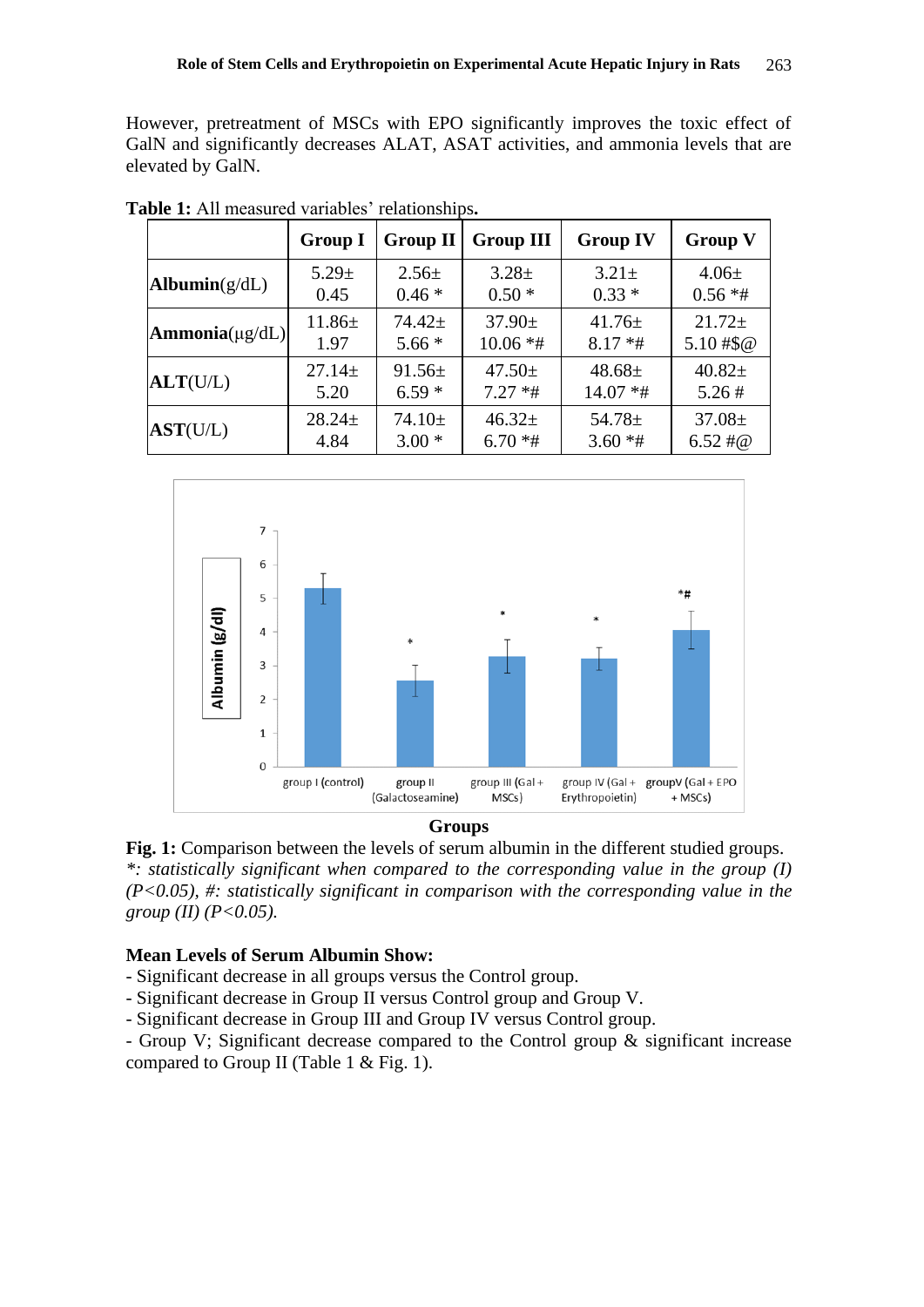

**Groups**

**Fig. 2:** Comparison between the levels of serum ammonia in the different studied groups.

*\*: statistically significant when compared to the corresponding value in group (I) (P<0.05), #: statistically significant compared to the corresponding value in group (II) (P<0.05), \$: statistically significant compared to the corresponding value in group (III) (P<0.05), @: statistically significant compared to the corresponding value in group (IV) (P<0.05).*

#### **Mean Levels of Serum Ammonia Show:**

- Significant increase in Groups II, III and IV versus Control group.
- Significant increase in Group II versus other groups.
- Group III; Significant increase compared to Control group and Group V & The significant decrease compared to Group II.
- Group IV; Significant increase compared to Control group and Group V & The significant decrease compared to Group II.

- Group V; Significant decrease compared to Group II, Group III and Group IV (Table - 1& Fig. 2).



**Groups**

**Fig. 3:** Comparison between the levels of serum ALAT of different studied groups. *\*: statistically significant compared to the corresponding value in the group (I) (P<0.05), #: statistically significant compared to the corresponding value in the group*   $(II)$   $(P<0.05)$ .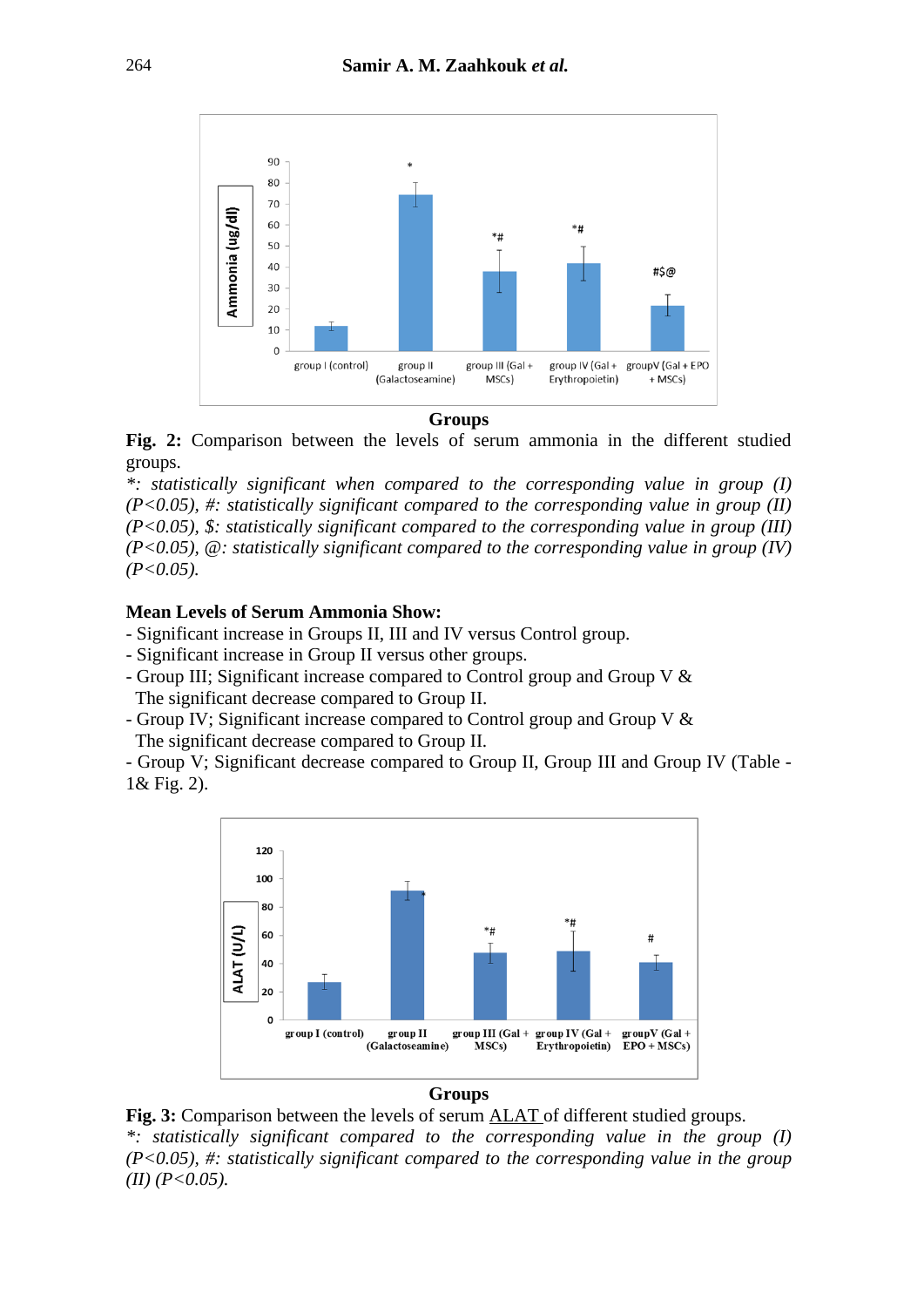#### **Mean Levels of Serum ALAT Activity Show:**

.

- Significant increase in Groups II, III and IV versus Control group.

- Significant increase in Group II versus other groups.

- Group III and IV; Significant increase compared to Control group & significant decrease compared to Group II.

- Significant decrease in Group V compared to Group II (Table 1 & Fig. 3)



**Groups**

**Fig. 4:** Comparison between the levels of serum AST in the different studied groups. *\*: statistically significant compared to the corresponding value in the group (I) (P<0.05), #: statistically significant compared to the corresponding value in the group (II) (P<0.05), @: statistically significant compared to the corresponding value in the group (IV) (P<0.05).*

#### **Mean Levels of Serum ASAT Activity Show:**

- Significant increase in Groups II, III and IV versus Control group.

- Significant increase in Group II versus other groups.

- Group III; Significant increase compared to Control group & significant decrease compared to Group II.

- Group IV had a significant increase compared to the Control group and Group V & had a significant decrease compared to Group II.

- Significant decrease in Group V compared to Group II and Group IV (Table 1& Fig. 4).

#### **Immunohistochemical Study of COX-2 (Fig. 5):**

 COX-2 (brown pigment) immunohistochemical study shows normal COX-2 distribution in the control group's liver tissue (Fig. 5- A). Increased COX-2 distribution in liver tissue appears in the GalN-injured group (Fig. 5- B). The protective effect of each MSCs and EPO appears with decreased COX-2 levels in pre-injured animals with GalN (Fig. 5- C & Fig. 5- D). The highly protective effect of both MSCs and EPO with additive effect appears with MSCs/EPO group, which appears near normal (Fig. 5- E).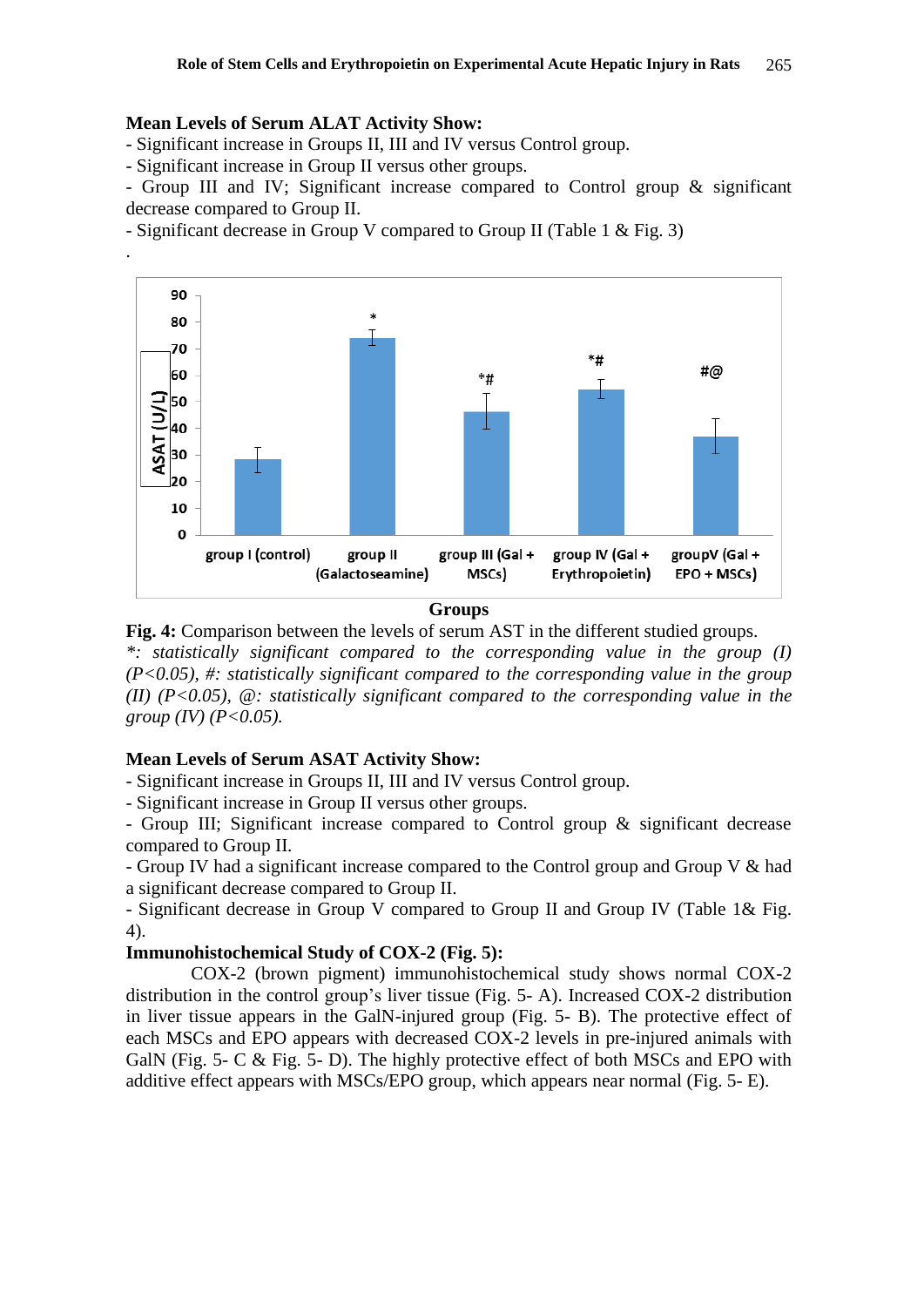

**Fig. 5:** Immunohistochemical study of liver tissue in the different groups.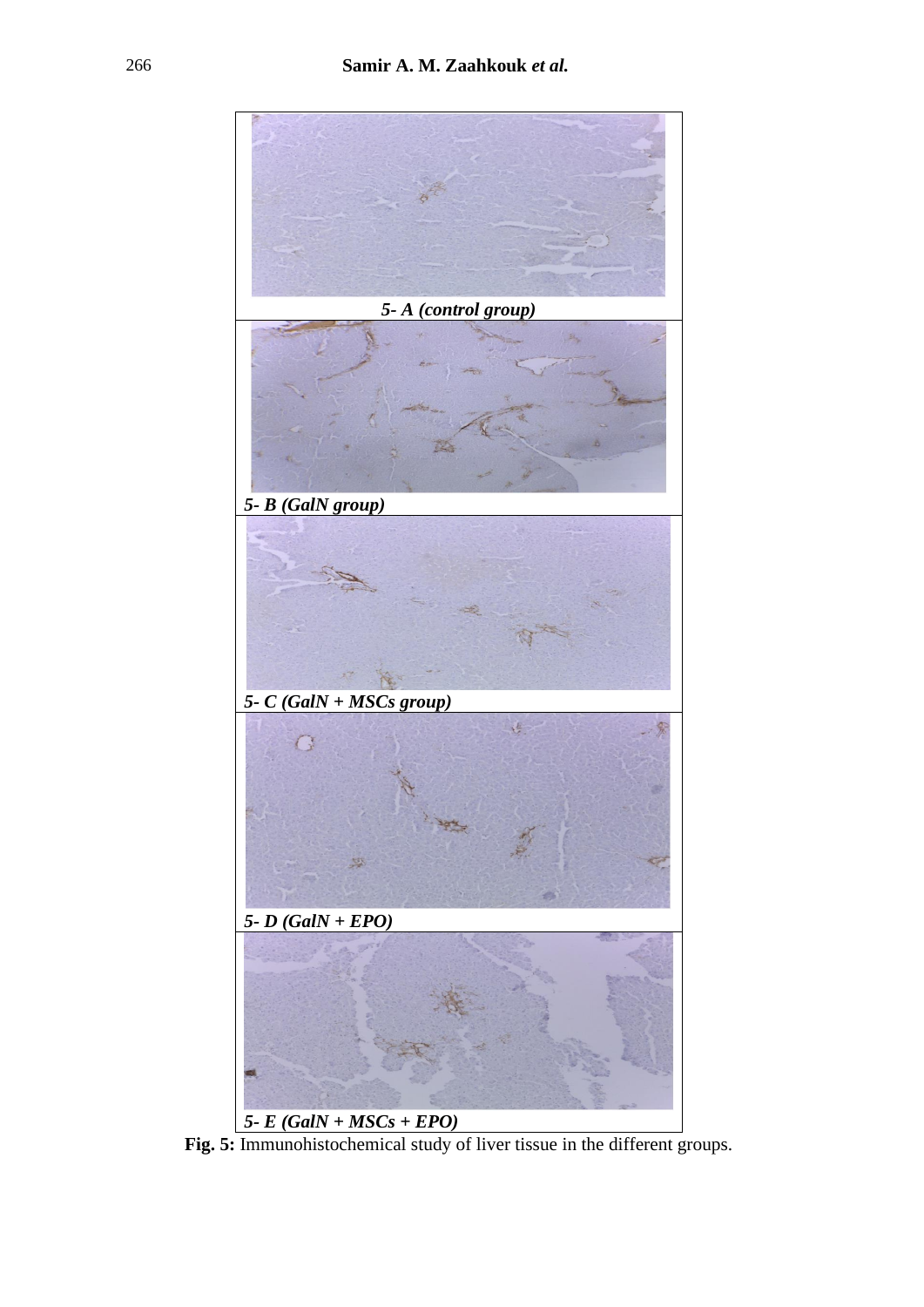#### **DISCUSSION**

 MSCs are considered an effective seed cell for liver fibrosis treatment due to their properties; firstly, they exhibit minimal immunogenicity and immunosuppression and exhibit a wide immunomodulatory function range impacting the innate and adaptive immunities (*Li* L., Chen W., *et al.,* 2016), and benefit autologous and allogeneic transplants. Secondly, the intrinsic and extrinsic MSCs have Erythropoietin (EPO). It is a glycoprotein hormone that, in addition to its involvement in erythropoiesis, has been found as producing Epo and/or expressing the Epo-R in different cells like the endothelial, smooth muscle, and the central nervous system cells (Ogunshola and Bogdanova, 2013).

 Different hepatoprotective agents have been identified for liver damage in animal models. Erythropoietin (EPO) is one of these agents. It is produced by the kidney. It increases the erythroid progenitor cell proliferation and differentiation. The recombinant human erythropoietin (rhEPO) is commonly utilized to treat renal diseases, iron deficiency, and chronic anemia. The EPO and its equivalents have been shown to impact the apoptosis and inflammation interaction in the kidney, liver, and myocardium (Ben-Ari *et al.,* 2011). EPO stimulates the endothelial progenitor cells' proliferation and protraction. It has a pivotal role in the marrow-derived MSCs' proliferation and differentiation (Liu *et al.,* 2011-b).

 MSCs represent a hopeful gate and a new protective strategy not only in regenerative medicine but also in acute diseases like ALF. In comparison with the GalNinjected group, the MSCs-treated group had a drop in the ALT and AST levels and an increase in the albumin and ammonia levels. Prasajak and Leeanansaksiri (2014) mentioned some MSCs' unique mechanisms like the engraftment property, paracrine secretion activity, and trans differentiation capacity. The engrafted cells may develop into hepatocyte-like cells like the human albumin or  $\alpha$ -fetoprotein, which may enhance the liver function by reducing the ALT and AST levels (Yan *et al.,* 2009).

 This research aimed at studying the EPO protective effect in GalN-induced liver injury. We figured out that, like the MSCs, EPO had the same impact over the ALT, AST, albumin, and ammonia. This is matched with a recent study that showed that EPO significantly reduced the ALT and AST levels compared to the GalN/LPS group activities (Yang *et al.,* 2014).

 Whether through trans differentiation capacity of MSCs, engraftment property, or cell fusion (MSCs fuse with another cell to create syncytium, a multinuclear cell) (*Liang et al., 2014)*, MSCs can correct GalN induced liver toxicity. While several findings demonstrate that recombinant human EPO may enhance liver function and stimulate liver regeneration due to its anti-apoptotic, mitogenic, and tissue-protective multifunctional cytokine properties (Peng *et al.,* 2014).

 In the present work, MSCs and EPO also expressed their role in acute liver injury at the level of COX-2. An immunohistochemical study revealed decreased quantity of expressed COX-2 with MSCs and/or EPO treatment compared to the GalN-injured group.

 Apoptosis is programmed cell death known for nuclear fragmentation and cytoplasmic condensation. There are two types of apoptosis signaling pathways, receptor-mediated and mitochondrial-dependent apoptosis, which happen as a result of specific liver injuries and drug administration (Raj *et al.,* 2011).

Cyclooxygenase-2 (COX-2) is a vital inflammatory marker which is an inducible enzyme that stimulates the first step of the synthesis of prostanoids. Goradel, (2019).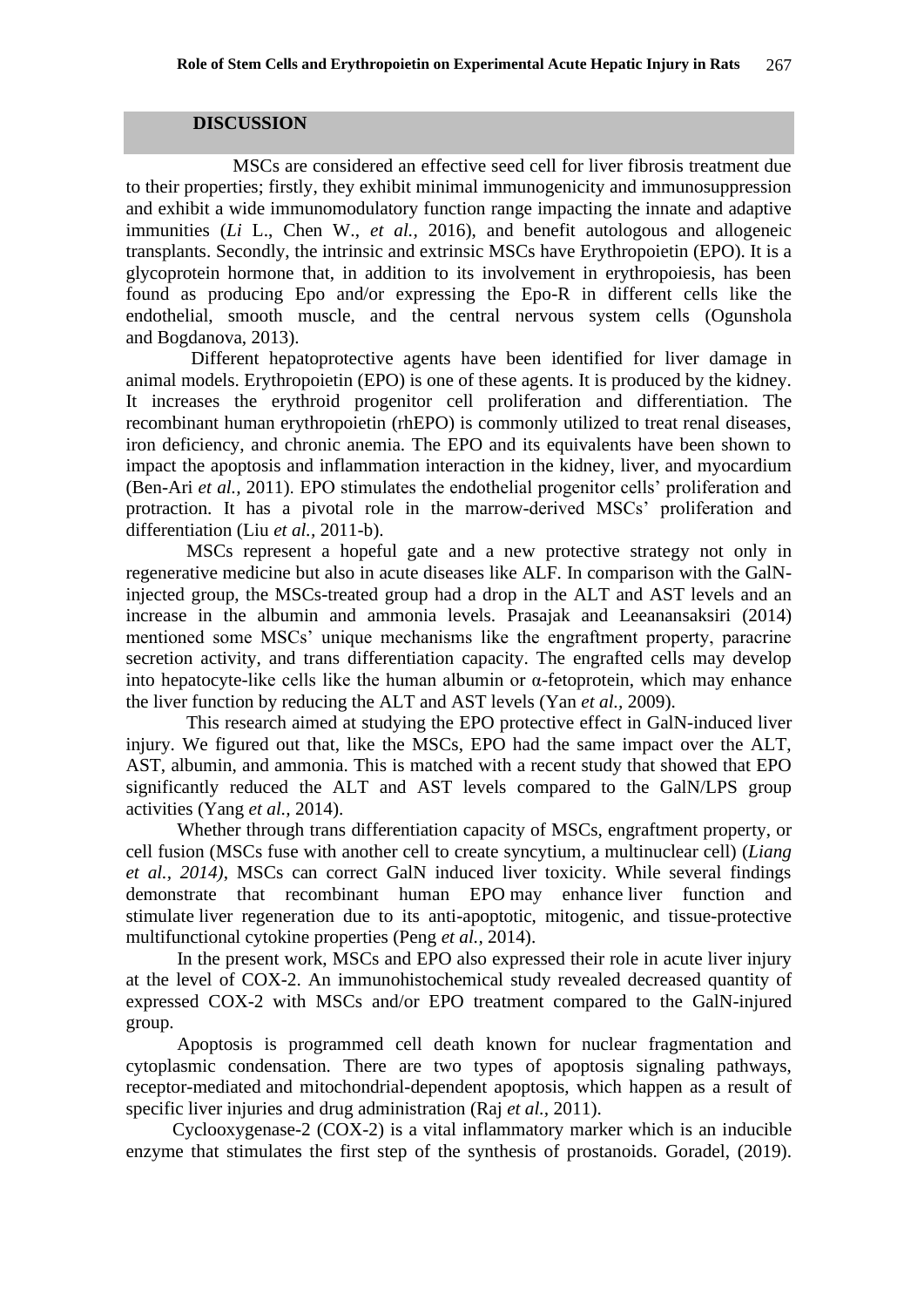Previous studies proved that the COX-2 genetic overexpression accelerates endotoxininduced inflammation and subsequent liver damage. (Han *et al.,* 2008).

 The present work showed an increased distribution of COX-2 in GalN-injured group versus the control group, this agrees with the (Kim *et al.,* 2015) results *who* stated that the elevated mRNA and hepatic COX-2 protein expression in GalN-treated animals. Highly protective effect of both MSCs and EPO with an additive effect which appears near normal. This is consistent with the (Abdel-Salam *et al.,* 2016) findings.

### **REFERENCES**

- Abdel-Salam, O. M. Eman R. Youness, E.R.; , Omara, E.A. El-Shamarka, M.E.; Sleem,A.A. (2016): Protection by intraperitoneal administration of bone marrow-derived stem cells of lipopolysaccharide-induced brain and liver damage in mice. *Compartive. Clinical. Pathology,* 25:107–118.
- Auzmendi J, Puchulu MB, Rodrı´guez JCG, Balaszczuk AM, Lazarowski A, Merelli A. (2020); EPO And EPO-receptor system as potential actionable mechanism to protection of brain and heart in refractory epilepsy and SUDEP. *Current Pharmaceutical Design,* 26:1356–64.
- [Ben-Ari Z,](http://www.ncbi.nlm.nih.gov/pubmed/?term=Ben-Ari%20Z%5BAuthor%5D&cauthor=true&cauthor_uid=21516061) [Zilbermints V,](http://www.ncbi.nlm.nih.gov/pubmed/?term=Zilbermints%20V%5BAuthor%5D&cauthor=true&cauthor_uid=21516061) [Pappo O,](http://www.ncbi.nlm.nih.gov/pubmed/?term=Pappo%20O%5BAuthor%5D&cauthor=true&cauthor_uid=21516061) *et al.* (2011): Erythropoietin increases survival and attenuates fulminant hepatic failure injury induced by Dgalactosamine/lipopolysaccharide in mice. *Transplantation,* 92(1): 18-24.
- Bigoniya P, Singh CS, Shukla A (2009): A Comprehensive Review of Different Liver Toxicants Used in Experimental Pharmacology, INRTERNAYTIONAL *Journal of Pharmaceutical Sciences And Research Ijpsdr*; 1(3): 124-135.
- Choi JS, Ryu HA, Cheon SH, Kim SW. (2019): Human adipose-derived stem cells exhibit enhanced liver regeneration in acute liver injury by controlled releasing hepatocyte growth factor. *Cell Physiology Biochemistry,* 52:950.
- Goradel N. H.; Najafi M, Salehi E, Farhood B, Mortezaee K. (2019): Cyclooxygenase- 2 in cancer: a review. *Journal of. Cellular Physiology,* 234(5):5683–99.
- [Han C,](http://www.ncbi.nlm.nih.gov/pubmed/?term=Han%20C%5BAuthor%5D&cauthor=true&cauthor_uid=19017995) [Li G,](http://www.ncbi.nlm.nih.gov/pubmed/?term=Li%20G%5BAuthor%5D&cauthor=true&cauthor_uid=19017995) [Lim K,](http://www.ncbi.nlm.nih.gov/pubmed/?term=Lim%20K%5BAuthor%5D&cauthor=true&cauthor_uid=19017995) *et al.* (2008): Transgenic expression of cyclooxygenase-2 in hepatocytes accelerates endotoxin-induced acute liver failure. *[Journal](http://www.ncbi.nlm.nih.gov/pubmed/19017995) [Immunolo](http://www.ncbi.nlm.nih.gov/pubmed/19017995)gy,* 181(11): 8027-35.
- Han, C.; Li, G.; Lim, K. (2008): Transgenic expression of cyclooxygenase-2 in hepatocytes accelerates endotoxin-induced acute liver failure. *Journal Immunology,* 181(11): 8027-35.
- Hu C, Wu Z, Li L. (2020); Mesenchymal stromal cells promote liver regeneration through regulation of immune cells. *International. Journal. Of Biological. Scienes,* 16:893–903.
- Hu C, Zhao L, Duan J, Li L. (2019): Strategies to improve the efficiency of mesenchymal stem cell transplantation for reversal of liver fibrosis. *Journal Cellular Molecular Medicine,* 23:1657–70.
- Izu H, Hizume K, Goto K, Hirotsune M (2007): Hepatoprotective effects of a concentrate and components of sake against galactosamine (GalN)-induced liver injury in mice. *Bioscience Biotechnology. Biochemistry,* 71: 951-957.
- Kim S-J, Choi H-S, Cho H-I, et al. (2015): Protective effect of wild ginseng cambial meristematic cells on D-galactosamine-induced hepatotoxicity in rats. *Journal of Ginseng Research,* 2015. [http://dx.doi.org/10.1016/j.jgr.2015.04.002.](http://dx.doi.org/10.1016/j.jgr.2015.04.002)
- Li, L., Duan, C., Zhao, Y., Zhang, X., Yin, H., Wang, T., et al. (2017). Preventive effects of interleukin-6 in lipopolysaccharide/d-galactosamine induced acute liver